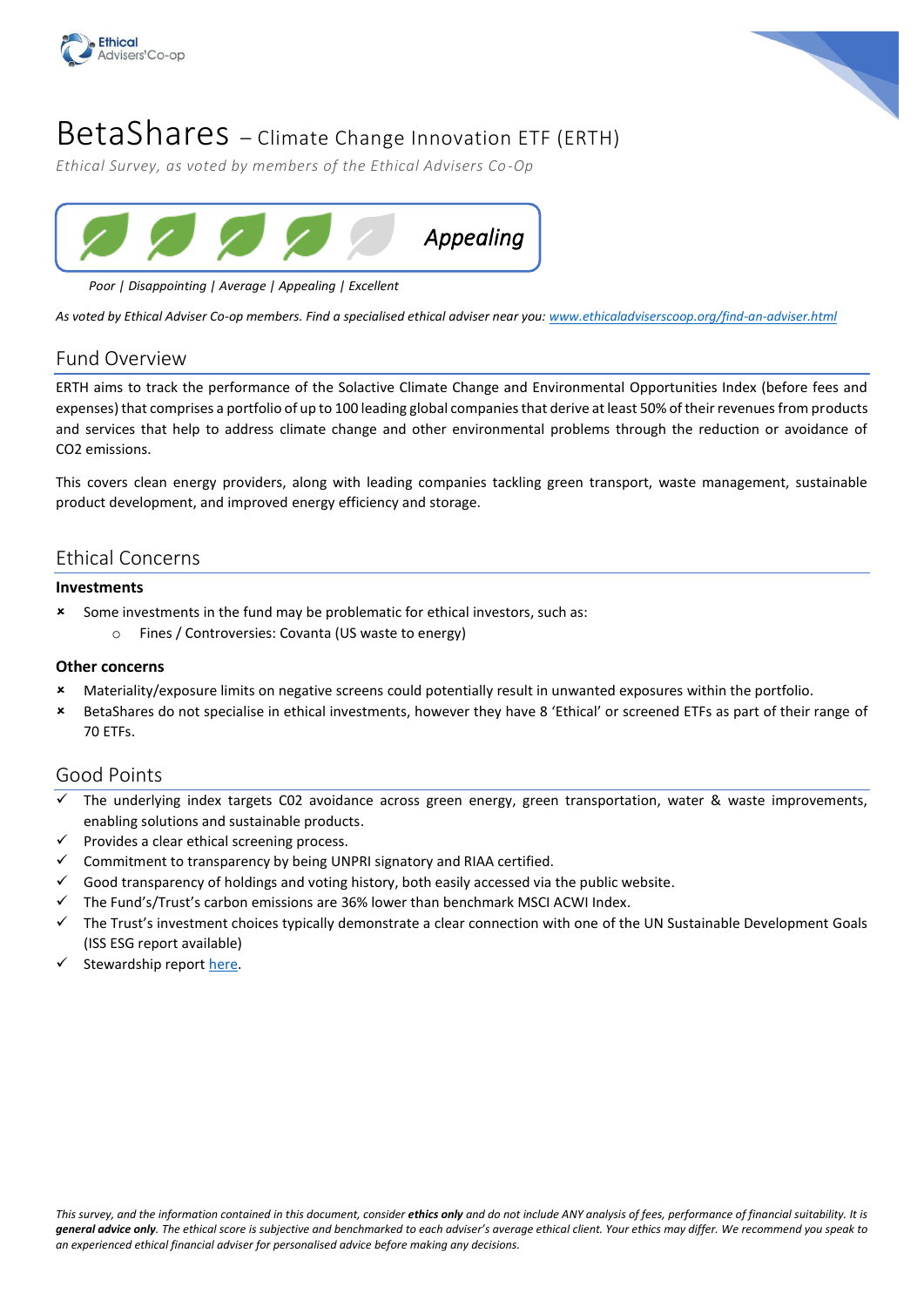



# *Fund Overview*

| <b>UNPRI Signatory</b>           | Yes<br>Link                                                                                                                                                       |
|----------------------------------|-------------------------------------------------------------------------------------------------------------------------------------------------------------------|
| <b>Full Holdings Disclosure</b>  | <b>Holdings</b><br>Yes                                                                                                                                            |
| <b>RIAA Certification</b>        | <b>RIAA Certification</b><br>Yes                                                                                                                                  |
| <b>Disclosure of Voting</b>      | Yes<br><b>Voting Record</b>                                                                                                                                       |
| <b>Ethical Screening Process</b> | <b>Fund Information</b>                                                                                                                                           |
|                                  | <b>Responsible Investment Policy</b>                                                                                                                              |
|                                  | <b>PDS</b>                                                                                                                                                        |
| <b>Exclusions</b>                | <b>Climate change screens</b>                                                                                                                                     |
|                                  | Coal (exploration & processing)<br>×                                                                                                                              |
|                                  | Coal-fired power generation<br>×                                                                                                                                  |
|                                  | Oil (exploration, processing and petrol distribution)<br>×                                                                                                        |
|                                  | Natural Gas (generation & distribution)<br>×                                                                                                                      |
|                                  | Fossil fuel supply chain and services<br>×                                                                                                                        |
|                                  | <b>Ethical screens</b>                                                                                                                                            |
|                                  | Tobacco<br>$\times$                                                                                                                                               |
|                                  | Gambling<br>×                                                                                                                                                     |
|                                  | Alcohol<br>×                                                                                                                                                      |
|                                  | Pornography<br>×                                                                                                                                                  |
|                                  | Nuclear power<br>×                                                                                                                                                |
|                                  | Conventional & Unconventional Weapons<br>×                                                                                                                        |
|                                  | <b>Detail of Exclusions</b>                                                                                                                                       |
| <b>Materiality/Exposure</b>      | Conventional weapons 5% (Unconventional weapons 0%)                                                                                                               |
| <b>Limits</b>                    |                                                                                                                                                                   |
|                                  | Fossil fuel services exclusions have a 20% revenue threshold. However this does not<br>apply to companies designed to reduce carbon intensity (pollution control, |
|                                  | alternative fuels and fuel cells, energy efficiency, energy storage, measurement<br>instruments)                                                                  |
|                                  | Companies producing EV's can be included if up to 40% of revenues are from ICE (run<br>on fossil fuels) vehicles.                                                 |